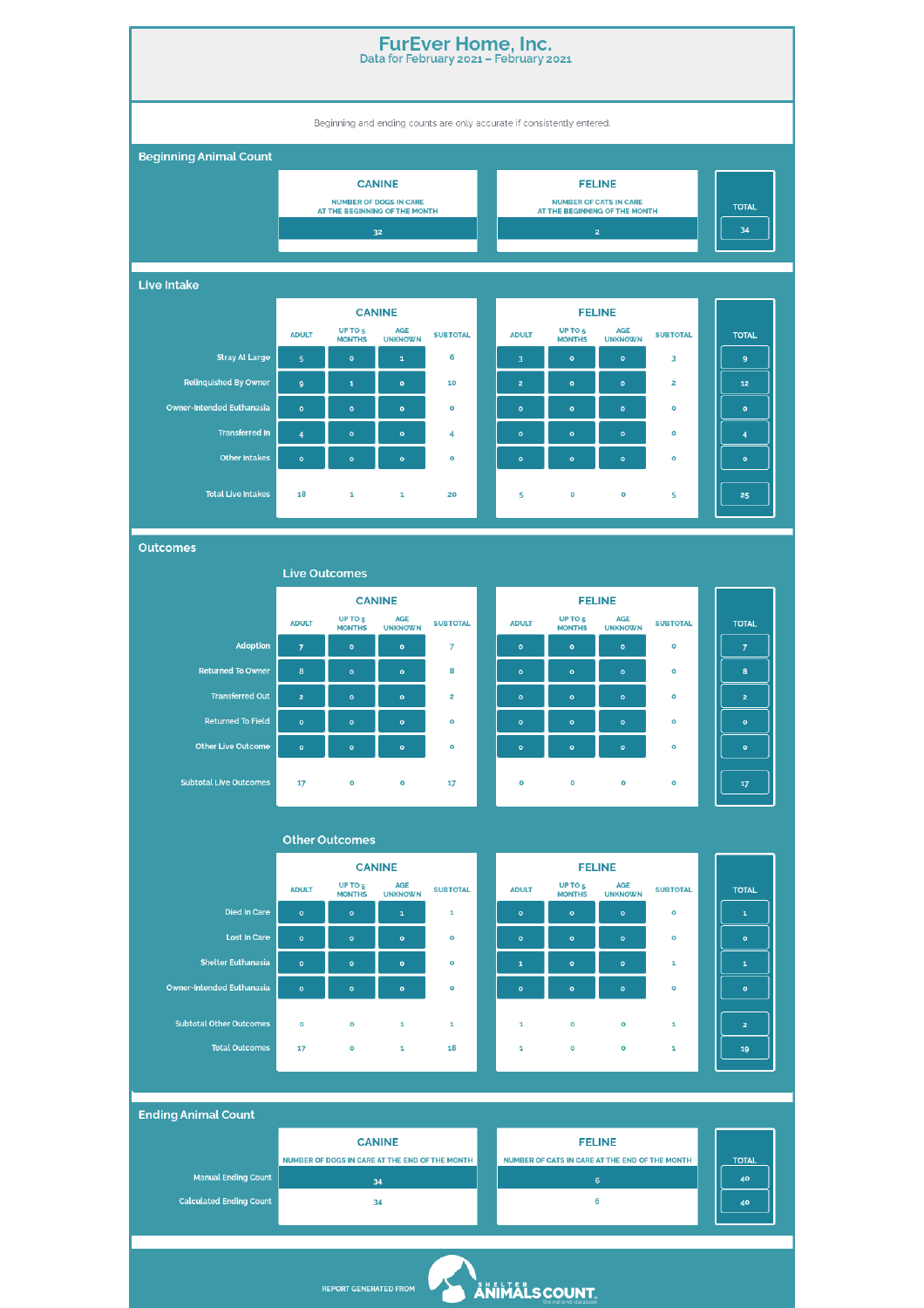| Intake Date | Intake Type           | Pet Name           | Pet Breed                             | Pet Type                     | Pet Age | <b>Current Status</b> | Petstablished | Weight Color                               | Age in Years       | Shots up to date? | Spayed/Neutered? | Type of Intake        |            | Euthanasia Date Euthanasia Reason | Deceased Date | Deceased Reason         |
|-------------|-----------------------|--------------------|---------------------------------------|------------------------------|---------|-----------------------|---------------|--------------------------------------------|--------------------|-------------------|------------------|-----------------------|------------|-----------------------------------|---------------|-------------------------|
| 02/03/2021  | Transferred In        | AC 453B            | Bearded Dragon                        | Reptile, Amphibian, Fish N/A |         | Hold                  | PS963006      | 680.3g Gray                                | N/A                | Not Sure          | Not Sure         | Transferred In        |            |                                   |               |                         |
| 02/03/2021  | Transferred In        | AC 453 (Riddick)   | Pit Bull Terrier                      | Dog                          | Adult   | Hold                  | PS963001      | 52 Fawn, White                             | 10 years, 1 months | Not Sure          | Not Sure         | Transferred In        |            |                                   |               |                         |
| 02/04/2021  | Relinguished By Owner | Simon              | Shih Tzu, Pekingese                   | Dog                          | Senior  | Adopted               | PS973457      | 8.4 White                                  | 13 years, 3 months | <b>YES</b>        | <b>YES</b>       | Relinguished By Owner |            |                                   |               |                         |
| 02/05/2021  | Stray At Large        | AC Mouse           | Boston Terrier, Chinese Crester Dog   |                              | Adult   | Returned to Owner     | PS966488      | 23.9 lbs Grav. White                       | 3 years, 1 months  | <b>YES</b>        | Not Sure         | Stray At Large        |            |                                   |               |                         |
| 02/06/2021  | <b>Transferred In</b> | AC Harley D        | Labrador Retriever                    | Dog                          | Senior  | Deceased              | PS966501      | N/A Black                                  | 14 years, 1 months | Not Sure          | Not Sure         | Transferred In        |            |                                   | 02/06/2021    | Age                     |
| 02/07/2021  | Stray At Large        | AC Unknown 237     | Australian Shepherd                   | Dog                          | Young   | Deceased              | PS966537      | N/A Black and White                        | N/A                | Not Sure          | Not Sure         | Stray At Large        |            |                                   | 02/07/2021    | Failed to respond to tx |
| 02/08/2021  | Stray At Large        | AC Siracha         | Tabby, Tortoiseshell                  | Cat                          | Young   | Available             | PS970289      | 10 Brown, Red, Black                       | 1 years, 1 months  | <b>YES</b>        | Not Sure         | Stray At Large        |            |                                   |               |                         |
| 02/09/2021  | Stray At Large        | <b>AC Bentley</b>  | Boxer, American Bulldog               | Dog                          | Puppy   | Returned to Owner     | PS970272      | 51 Brindle, White                          | 11 months          | <b>YES</b>        | NO.              | Stray At Large        |            |                                   |               |                         |
| 02/09/2021  | Stray At Large        | AC Jake            | Australian Shepherd                   | Dog                          | Adult   | Returned to Owner     | PS970230      | 42lbs Black, Brown, White                  | 4 years, 1 months  | <b>YES</b>        | <b>YES</b>       | Stray At Large        |            |                                   |               |                         |
| 02/13/2021  | Relinquished By Owner | AC Ari             | Labrador Retriever, Pit Bull Terr Dog |                              | Adult   | Available             | PS978950      | 48.2 Black, White                          | 3 years, 1 months  | <b>YES</b>        | <b>YES</b>       | Relinquished By Owner |            |                                   |               |                         |
| 02/13/2021  | Relinguished By Owner | AC Mowie           | <b>Brussels Griffon</b>               | Dog                          | Adult   | Available             | PS978948      | 18.2lbs Brown                              | 2 years, 1 months  | <b>YES</b>        | <b>YES</b>       | Relinquished By Owner |            |                                   |               |                         |
| 02/16/2021  | Stray At Large        | AC 2.16.21 Cat     | Tabby                                 | Cat                          | Adult   | Euthanized            | PS978986      | 8 Orange                                   | 6 years, 1 months  | Not Sure          | Not Sure         | Stray At Large        | 02/16/2021 | Required Rabies testing           |               |                         |
| 02/17/2021  | Relinguished By Owner | AC Blue            | Beagle                                | Dog                          | Adult   | Available             | PS978978      | 25.7 Brown, Black, White 4 years, 1 months |                    | <b>YES</b>        | Not Sure         | Relinguished By Owner |            |                                   |               |                         |
| 02/17/2021  | Relinguished By Owner | <b>AC Estrella</b> | Fox Terrier (Wirehaired)              | Dog                          | Puppy   | Fostered              | PS978988      | 7.2lbs Grav. Brown. White                  | 4 months           | Not Sure          | Not Sure         | Relinquished By Owner |            |                                   |               |                         |
| 02/17/2021  | Stray At Large        | AC Freeway         | Domestic Mediumhair, Tabby            | Cat                          | Kitten  | Fostered              | PS980184      | 4 Grav                                     | 6 months           | <b>YES</b>        | Not Sure         | Stray At Large        |            |                                   |               |                         |
| 02/17/2021  | Relinquished By Owner | AC Hennesev        | Beagle                                | Dog                          | Young   | Fostered              | PS978977      | 14.5 Yellow                                | 1 years, 1 months  | <b>YES</b>        | Not Sure         | Relinquished By Owner |            |                                   |               |                         |
| 02/17/2021  | Relinguished By Owner | AC Highway         | Domestic Shorthair                    | Cat                          | Kitten  | Available             | PS980182      | 5 Black                                    | 6 months           | <b>YES</b>        | Not Sure         | Other                 |            |                                   |               |                         |
| 02/17/2021  | Relinguished By Owner | AC Malibu          | Beagle                                | Dog                          | Young   | Hold                  | PS978976      | 18.1 White, Black, Brown                   | 1 years, 1 months  | Not Sure          | Not Sure         | Relinquished By Owner |            |                                   |               |                         |
| 02/17/2021  | Stray At Large        | AC Remi            | French Bulldog                        | Dog                          | Adult   | Hold                  | PS978991      | 27 Black                                   | 5 years, 1 months  | <b>YES</b>        | NO.              | Stray At Large        |            |                                   |               |                         |
| 02/17/2021  | Transferred In        | Audry              | Chihuahua                             | Dog                          | Adult   | Fostered              | PS978993      | 13.5 Black, Tan, White                     | 3 years, 1 months  | <b>YFS</b>        | NO.              | Transferred In        |            |                                   |               |                         |
| 02/18/2021  | Relinquished By Owner | AC Chaos           | Domestic Longhair, Tortoiseshe Cat    |                              | Adult   | Hold                  | PS979724      | 11.9 Black                                 | 3 years, 1 months  | <b>YES</b>        | <b>YES</b>       | Relinquished By Owner |            |                                   |               |                         |
| 02/18/2021  | Relinquished By Owner | <b>AC Pretzel</b>  | Domestic Shorthair                    | Cat                          | Adult   | Available             | PS979730      | 12.7 Black                                 | 2 years, 7 months  | <b>YES</b>        | Not Sure         | Relinquished By Owner |            |                                   |               |                         |
| 02/18/2021  | Relinquished By Owner | Ted                | Labrador Retriever                    | Dog                          | Adult   | Hold                  | PS979697      | 60 Black                                   | 2 years, 1 months  | Not Sure          | Not Sure         | Relinquished By Owner |            |                                   |               |                         |
| 02/22/2021  | Relinguished By Owner | Lulu               | Lhasa Apso                            | Dog                          | Adult   | Fostered              | PS983375      | 15.6 White and Tan                         | 2 years, 1 months  | <b>YES</b>        | <b>YES</b>       | Relinquished By Owner |            |                                   |               |                         |
| 02/27/2021  | Stray At Large        | AC Roam            | Husky                                 | Dog                          | Adult   | Returned to Owner     | PS984857      | 53 Black, White                            | N/A                | Not Sure          | Not Sure         | Stray At Large        |            |                                   |               |                         |

- Month Total Intakes February 2021 25 Total 25
- 

Stray at Large 9 Transferred In 4 RBO 12